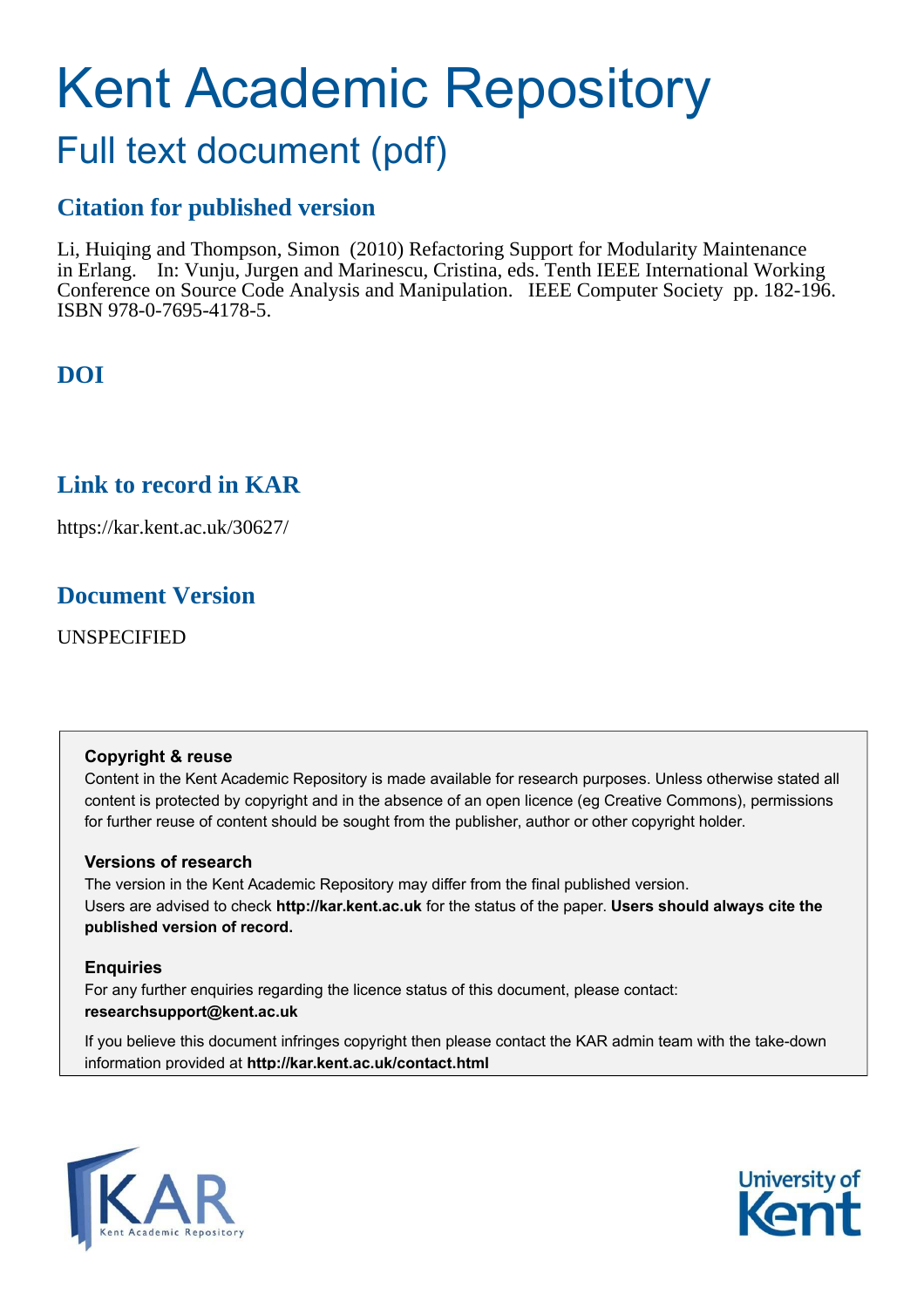#### Refactoring Support for Modularity Maintenance in Erlang

Huiqing Li School of Computing University of Kent H.Li@kent.ac.uk

#### Abstract

*Low coupling between modules and high cohesion inside each module are key features of good software architecture. Systems written in modern programming languages generally start with some reasonably well-designed module structure, however with continuous feature additions, modifications and bug fixes, software modularity gradually deteriorates. So, there is a need for incremental improvements to modularity to avoid the situation when the structure of the system becomes too complex to maintain.*

<span id="page-1-0"></span>*We demonstrate how Wrangler, a general-purpose refactoring tool for Erlang, can be used to maintain and improve the modularity of programs written in Erlang without dramatically changing the existing module structure. We identify a set of "modularity smells" and show how they can be detected by Wrangler and removed by way of a variety of refactorings implemented in Wrangler. Validation of the approach and usefulness of the tool are demonstrated by case studies.*

#### 1 Introduction

Modular programming, as a software design technique, improves the maintainability and reusablity of software by enforcing well-defined boundaries between components or modules. A module captures a set of design decisions which are hidden from other modules, and the interaction among the modules should primarily be through module interfaces [\[9\]](#page-9-0).

<span id="page-1-1"></span>Low coupling between modules and high cohesion inside each module are the key aspects of modular programming [\[13\]](#page-9-1). Unlike monolithic legacy application systems written in programming languages that did not support modular programming, most recent systems are structured in a modular way.

However, without proper maintenance, software structure gradually deteriorates over years of feature additions, changes and bug fixes, and finally gets to a state that the

Simon Thompson School of Computing University of Kent S.J.Thompson@kent.ac.uk

program structure is too complex for anyone to fully understand it. The ageing of software architecture could be avoided by reviewing the system structure regularly and refactoring it whenever the symptoms of modularity problems start to show. This kind of incremental modularity improvement slows down such deterioration and improves the maintainability of the system. By carrying out small changes each time, we avoid having to make dramatic changes to existing module structures in a single step.

When a software system is large, detecting modularity flaws and refactoring module structure are both hard without proper tool support.

- Detecting modularity flaws and working out steps to eliminate them both need an overall analysis of the system under consideration.
- <span id="page-1-2"></span>• Restructuring a system, no matter at what scale, usually involves module interface changes and affects multiple modules in the system. This is a tedious process, and bugs can be introduced very easily, potentially without being noticed.

Erlang is a modern functional programming language supporting modular programming. Erlang's module system is simple, allowing the export of functions defined in a module; calls of these in other modules are usually in fully qualified Module:Function form. Our case studies shown that the problem of modularity deterioration is not uncommon in existing Erlang programs. Figure [1](#page-1-0) shows an example module graph generated from an Erlang program. The nodes in the graph are labelled with module names, the edges are labelled with the names and arities of the functions called by the client module, pointed to by the arrow. Although there are only four modules in this module graph, there are already a number of cyclic module dependencies, and no layered architecture for the system is apparent.

Further examination of the graph shows that all the cyclic dependencies are actually caused by the same function, namely get\_config\_value/2. This obviously indicates some sort of "module structure bad smell". We took a closer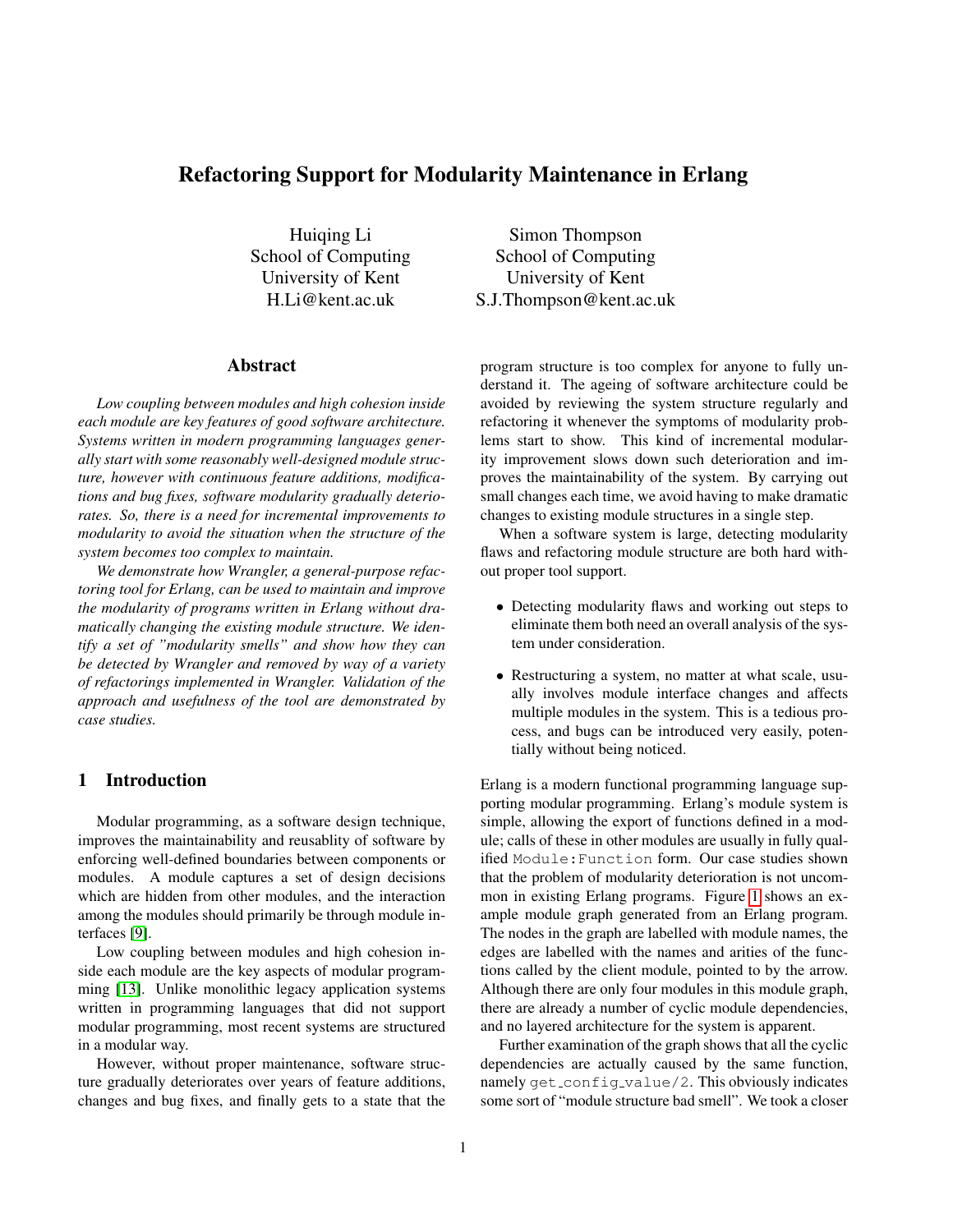look into the source code, and found that this function is commented as "internal export", which means that the function is an internal function, but also exported by the module. Exporting of functions that are meant to be internal is a programming practice not recommended.

<span id="page-2-1"></span>Refactoring the code by moving the function get config value/2 from its current module ibrowse to module ibrowse lib results in the module structure as shown in Figure [2,](#page-1-1) which is clearer and more obviously layered.



<span id="page-2-0"></span>**Figure 1. Module graph before refactoring**



**Figure 2. Module graph after refactoring**

Wrangler [\[5,](#page-9-2) [6\]](#page-9-3) is a general-purpose refactoring tool for Erlang developed by the authors. To make incremental modularity improvement feasible for Erlang programs, we have extended Wrangler with support for modularity maintenance. This is achieved in three steps:

- Firstly, a number of most common modularity flaws, or "modularity smells", are identified, and automatic detection of these modularity flaws is implemented.
- Secondly, for each modularity smell detected, Wrangler gives refactoring suggestions in the format of refactoring commands, which would eliminate the smell detected without introducing new modularity smells into the system.
- Thirdly and finally, the original refactoring to move a function from one module to another has been extended to allow a collection of functions to be moved in one single step.

These functionalities together make incremental modularity maintenance much easier. The rest of the paper is organised as follows. In Section [2,](#page-1-2) we give a brief introduction to Erlang and Wrangler; in Section [3,](#page-2-0) we identify a number of modularity smells that are common in Erlang programs. In Section [4,](#page-3-0) we explain Wrangler's support of modularity smell detection and elimination, and in Section [5,](#page-5-0) we discuss Wrangler's refactoring support for module restructuring; a case study demonstrating the usefulness of the tool is shown in Section [6.](#page-6-0) Section [7](#page-8-0) discusses implementation considerations of the tool, Section [8](#page-8-1) gives an overview of related work, and finally, Section [9](#page-9-4) concludes the paper and briefly discusses future work.

#### 2 Erlang and Wrangler

Erlang [\[1,](#page-9-5) [3\]](#page-9-6) is a strict, impure, dynamically typed functional programming language with support for higher-order functions, pattern matching, concurrency, communication, distribution, fault-tolerance, and dynamic code loading.

Erlang comes with a simple, non-hierarchical module system. An Erlang program typically consists of a number of modules, each of which defines a collection of functions. Only functions exported explicitly through the export directive may be called from other modules; furthermore, a module may only export functions which are defined in the module itself.

<span id="page-2-2"></span>Calls to functions defined in other modules should qualify the function name with the module name: the function foo from the module bar is called as:  $bar:$  foo $(...).$ Despite the fact that this can be avoided by means of import directives, practice within the Erlang community recommends the use of this*fully qualified* notation. Figure [3](#page-2-1) shows an Erlang module containing the definition of the factorial function. In this example,  $fac/1$  denotes the function fac with arity of 1. In Erlang, a function name can be defined with different arities, and the same function name with different arities can represent entirely different functions computationally.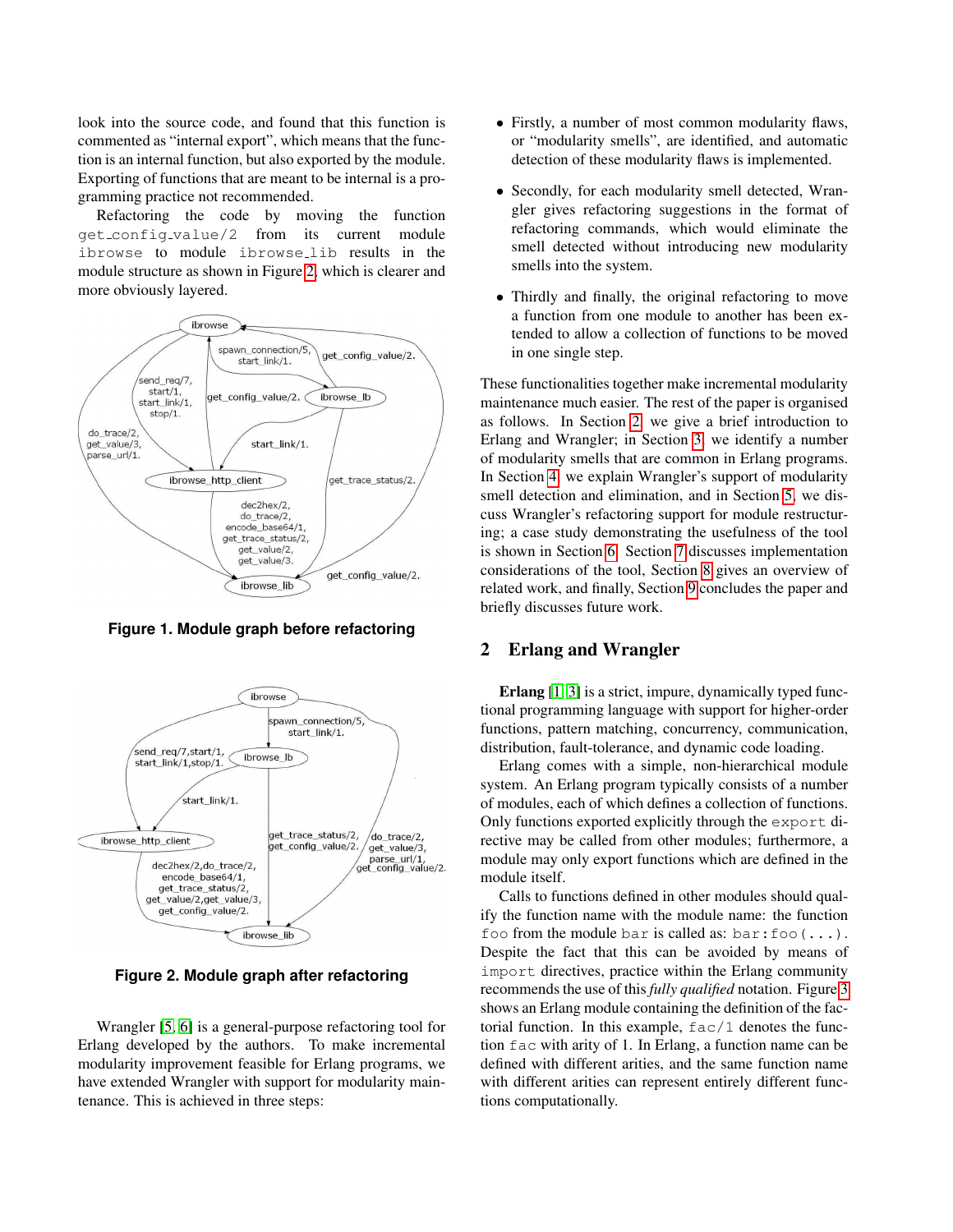-module (fact). -export ([fac/1]).  $fac(0) \rightarrow 1;$ fac(N) when  $N > 0 \rightarrow N *$  fac(N-1).

#### **Figure 3. Factorial in Erlang**

<span id="page-3-0"></span>Wrangler [\[5,](#page-9-2) [6\]](#page-9-3) is a tool that supports interactive refactoring of Erlang programs. It is integrated with Emacs and XEmacs as well as with Eclipse through the ErlIDE plugin. Wrangler itself is implemented in Erlang. Wrangler supports a variety of elementary structural refactorings, process refactorings, as well as a set of "code smell" inspection operations, together with facilities to detect and eliminate duplicated code [\[4\]](#page-9-7). Wrangler is downloadable from [http://www.cs.kent.ac.](http://www.cs.kent.ac.uk/projects/wrangler/Home.html) [uk/projects/wrangler/Home.html](http://www.cs.kent.ac.uk/projects/wrangler/Home.html).

#### 3 Modularity Smells

Modules are the basic unit of code in Erlang. Functions in an Erlang program are grouped together into modules, each containing functions that logically belong together. Each module makes itself available to the other modules by exporting a list of functions defined in this module. In a well-designed system, each module should serve a clear purpose or goal, and only export functions that are expected to be part of a well-defined interface or API (Application Programming Interface). While we could assume that most programmers follow some kind of design principles when deciding to which module a function should belong, and which functions should be made visible to other modules, there are still some modularity smells which we found to be common in real-world Erlang programs, and these are the subject of this section.

#### <span id="page-3-1"></span>3.1 Improper Inter-Module Dependency

As mentioned earlier, each Erlang module exports a set of functions available for use by other modules. Ideally, the functions that are exported should constitute a welldesigned API, which represents the services that the module has to offer. All the remaining functions are internal functions meant to be used only within the module itself.

During the course of system development, it is often the case that the developer finds that a function which he or she wants to implement already exists in another module, but is not exported by that module. At this stage, the developer could refactor the code to include that function in the API for a module to which the function logically belongs.

However, the alternative of adding the function name to the export list of the module is often chosen, without thinking of questions such as: should this function be an API function provided by this module? does its functionality conform to the purpose of this module? should the module that needs this function be dependent on this module? If the answer to any of these questions is 'no', then a code smell is being introduced by the export. A dependency introduced in this way cries out for further inspection.

#### 3.2 Cyclic Dependent Modules

Cyclic dependent modules are a set of modules in which each module calls functions defined in every other module in the set, directly or indirectly. Cyclic dependency between two or more modules should always be avoided whenever it is possible because it affects the understandability and maintainability of the system; on the contrary, a tree-structured or acyclic module dependency gives a layered view of the program structure, which is much easier to understand and maintain as illustrated in Figures [1](#page-1-0) and [2.](#page-1-1)

#### 3.3 Modules Serving Multiple Goals

High cohesion inside each module is one of the key features of good software architecture. A module should ideally contain a collection of functions and data structures that are logically grouped together, and offer some well-defined common service to the rest of the system. It is therefore a modularity smell if a module provides a large collection of API functions that logically serve more than one goal.  $<sup>1</sup>$  $<sup>1</sup>$  $<sup>1</sup>$ </sup>

Modules serving multiple goals are in general harder to understand. Apart from that, modules serving multiple goals are more likely to depend heavily on other modules, or *vice versa*; in other words, they tend to have high *in* or *out* degree in the module graph. Such modules are more difficult to maintain: each time the module's interface is changed, all the places in the program where this module is used have to be checked. Also, each time a change is made to the interface of one of the modules that this module depends on, this module also needs to be checked.

Modules with multiple goals should be partitioned into smaller modules, each of which provides a clearly-defined service to its clients.

#### 3.4 Very Large Modules

Large monolithic modules containing many lines of code potentially obscure the architecture of the system. Large modules are often modules with multiple goals, but not necessarily: for instance, it could be that a set of functions

<sup>&</sup>lt;sup>1</sup>It has been conjectures that this would lead to a partition in the set of modules using this one: we will investigate this further.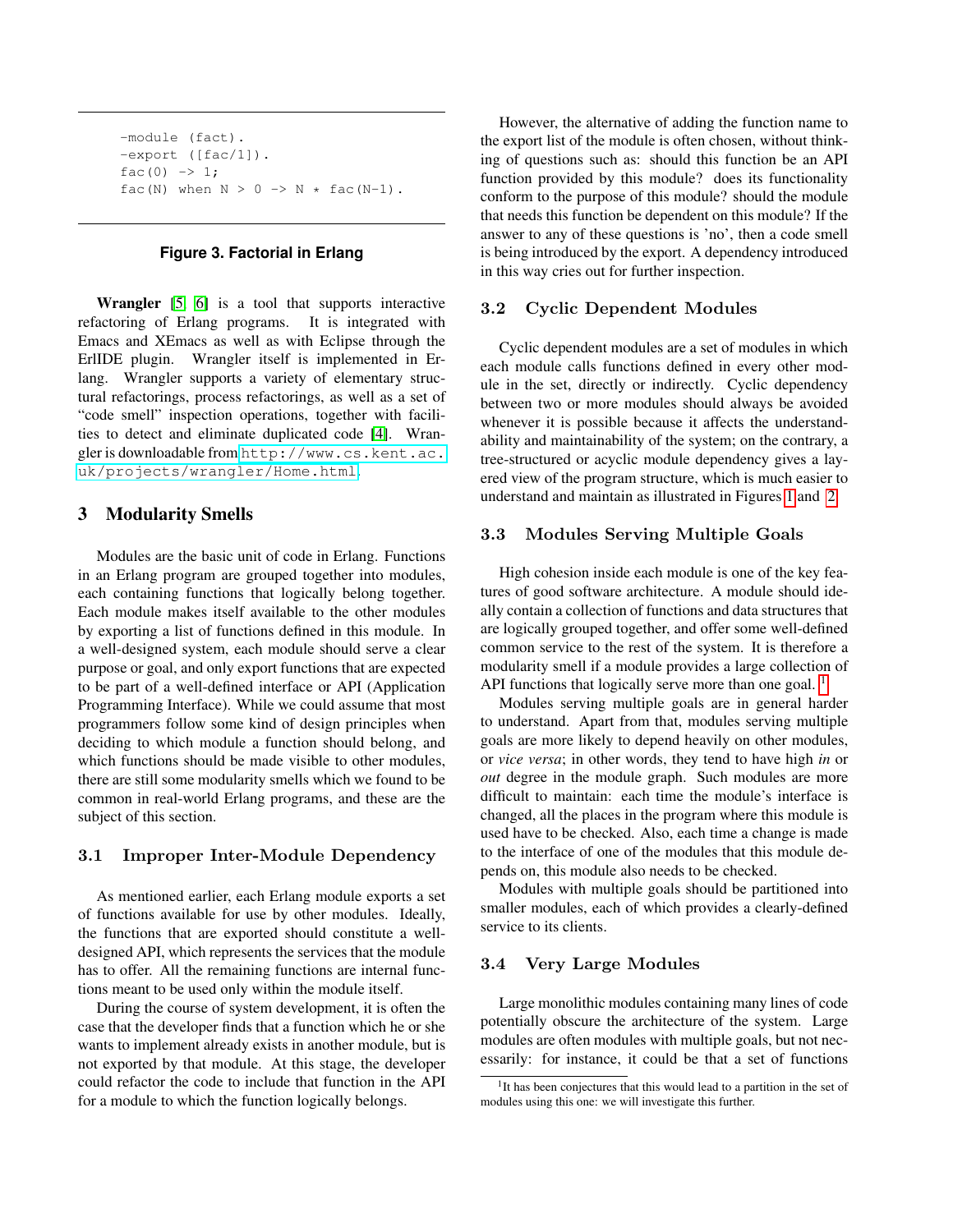within a module form an internal library that is used by other functions: this is a candidate to become a separate module which exports its services. This additional structure makes the system easier to understand, to maintain and to evolve, as well as increasing the opportunities for reuse of the library functions.

While it is difficult to give a hard and fast rule about module size, a recent Erlang text *Erlang Programming* [\[3\]](#page-9-6) has suggested: "A manageable module should have no more than 400 lines of code, comments excluded."

#### 4 Modularity Smell Detection and Refactoring Suggestions

Detecting modularity smells is the very first step to modularity improvement. Once a modularity smell has been detected, the next question is how to remove it. While eliminating modularity smells mostly involves moving functions from one module to another, it is not always clear which functions to move, and to where. With Wrangler, we aim to not only find modularity smells, but also give the user suggestions as to how to eliminate them.

In this section, we focus on Wrangler's detection of the modularity smells discussed in the previous section. For each kind of modularity smell, we also discuss the strategy used by Wrangler to work out how to eliminate it. The fundamental principles used by Wrangler when suggesting refactorings steps are that the refactoring steps suggested, if executed, should not introduce new modularity smells to the system, and the new module dependencies introduced to the system because of the refactoring should be minimal.

#### 4.1 Improper Inter-Module Dependency

**Detection.** In principle a module should only export functions that are designed to be API functions; however, this principle can be very easily violated in practice. Erlang's module system allows any function defined in a module to be exported and used by the rest of the system. For an Erlang module to use functions exported by other modules, there is no need to import that module first as is required by other programming languages like Haskell, as long as the function name is qualified with its defining module. This is flexible, but also means that module dependency can be introduced in a rather ad-hoc way.

Syntactically, the export lists of an Erlang module make no distinction between functions that are designed to be API functions and functions that are meant to be internal but are also exported by the module, which we call *non-API* functions (there might by comments indicating this, as mentioned earlier). To be able to detect the export of non-API functions, and module dependency introduced by function calls to non-API functions, we try to mark each function exported by a module as an API function or a non-API function using static analysis and heuristics.

For the purposes of discussion we denote an Erlang program P as a collection of Erlang modules  $\{M_1, \ldots, M_n\}$ , and each Erlang module as a collection of functions exported by the module  $M_i = \{f_{i1}, . . f_{in}\}.$ 

For a given Erlang module  $M_i = \{f_{i1}, . . f_{in}\}\)$ , we use  $F_i^{ext}$  to denote the subset of  $M_i$  representing those functions that are not called by any other functions in the module that do not contribute to its definition; in other words, a function in  $F_i^{ext}$  is only called, directly or indirectly, by other functions in its *Strongly Connected Component (SCC)*. We use  $F_i^{int}$  to denote those functions in  $M_i$ that do not belong to  $F_i^{ext}$ , that is  $M_i - F_i^{ext}$ . As a convention, each function in  $F_i^{ext}$  is considered as an API function, therefore the major task is to classify each function from  $F_i^{int}$  as an API, or non-API function.

Within this context, for each function  $f_{ij}$  belonging to module  $M_i = \{f_{i1}, . . f_{in}\}\$ , the probability score for it being an API function is calculated as:

$$
APIScore(f_{ij}) = 1 - \min\{dist(f_{ij}, f^e) | f^e \in F_i^{ext}\}\
$$

where  $dist{f_{ij}, f_{ik}}$  is a function calculating the *distance* between two functions  $f_{ij}$  and  $f_{ik}$ . If A and B denote the set of nodes reachable from  $f_{ij}$  and  $f_{ik}$  in the function callgraph of the Erlang program in question, then we define

$$
dist(f_{ij}, f_{ik}) = 1 - \frac{2 * |A \cap B|}{|A| + |B|}
$$

Function  $f_{ij}$  is considered to be an API function if its  $APIScore(f_{ij})$  is greater than a specified threshold,  $\phi$ , which should be between 0 and 1. Obviously, a function belonging to  $F_i^{ext}$  always has an  $APIScore$  of 1, therefore is always marked as an API function. We mark a function as a *non-API* function if its *APIScore* is less than the required threshold,  $\phi$ .

<span id="page-4-1"></span>Given two Erlang modules  $M_i$  and  $M_j$ , we say  $M_j$  *directly depends on*  $M_i$  if some of the functions exported by  $M_i$  are directly called by functions defined in  $M_i$ . We represent this kind of direct module dependency as a threeelement tuple  $\{M_i, M_j, F\}$ , where F is the set of functions that are exported by  $M_i$  and used by  $M_j$ , which we denote by  $use(M_i, M_j)$ . Given an Erlang program P, and an API score threshold  $\phi$ , the set of improper module dependencies reported by Wrangler is given by:

$$
\{ \{M_i, M_j, use(M_i, M_j) \} \quad | \quad \forall f \in use(M_i, M_j),
$$
  
 
$$
APIScore(f) < \phi \}
$$

<span id="page-4-0"></span>Refactoring Suggestion. An improper inter-module dependency introduced by non-API inter-module function calls could be eliminated by moving the non-API functions, together with those internal functions on which the non-API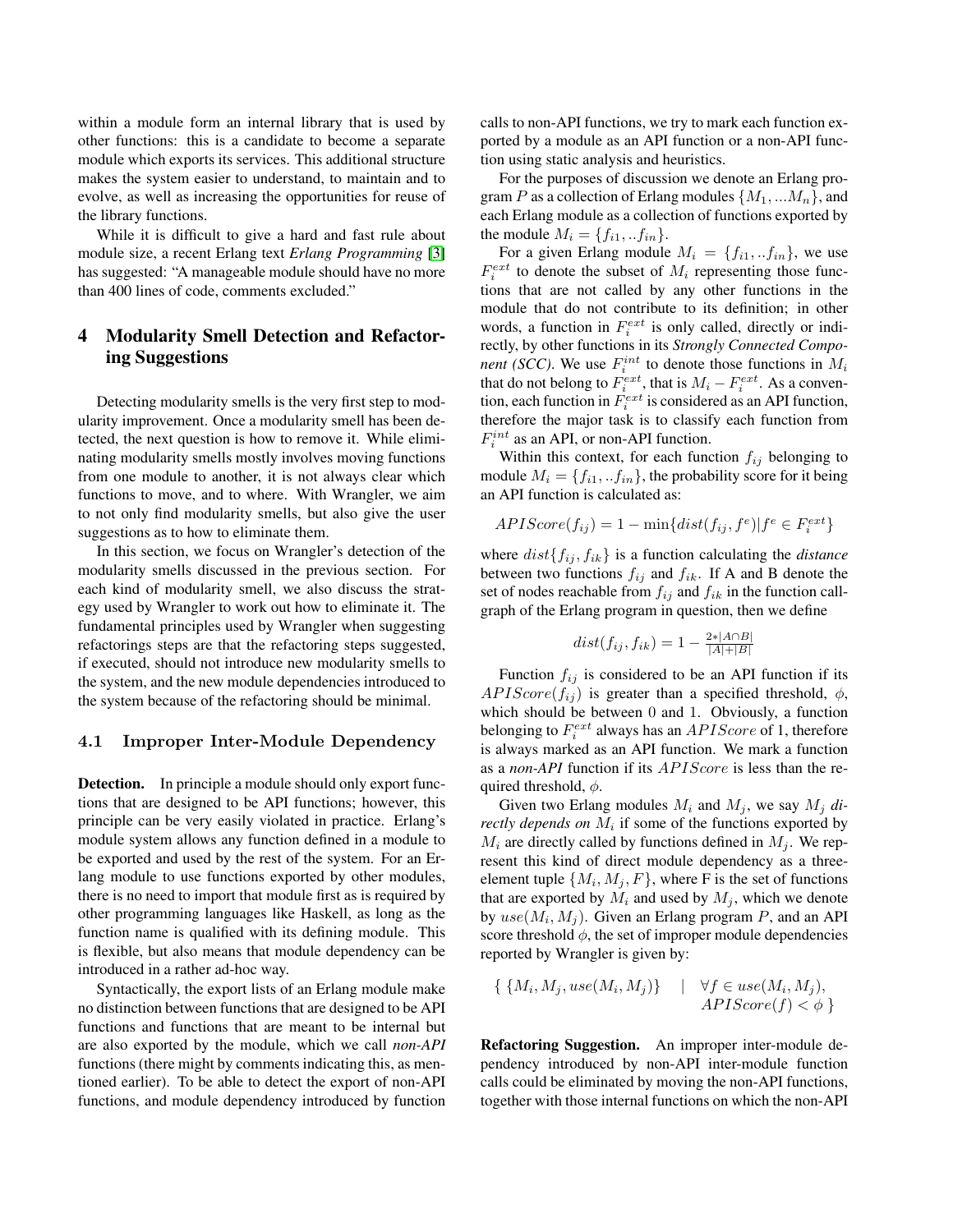functions depend. They are moved to a third module, so that the non-API functions become API functions exported by that module.

For each improper inter-module dependency  $\{M_i, M_j, use(M_i, M_j)\}\$ detected, Wrangler gives possible options for the third module, to which the non-API functions could be relocated. The following constraints are applied when choosing the target module.

- Moving a non-API function to the target module should not introduce a cyclic module dependency.
- <span id="page-5-1"></span>• Moving a non-API function to the target module should make the function an API function of that module as measured by its *APIScore*.
- The number of new module dependencies introduced should be minimal.
- A target module that is closer to  $M_i$  and  $M_j$  in terms of the length of the shortest paths connecting them in the module graph is favoured over a target module that is further away.

#### 4.2 Cyclic Module Dependency

Detection. A *cyclic module dependency* is a minimal set of modules  $\{M_1, M_2, \ldots, M_n\}$ , in which  $M_{i(1 \lt i \lt n)}$  directly depends on  $M_{i-1}$ , and  $M_1$  directly depends on  $M_n$ . Modules that are cyclically dependent are straightforward to locate given the module graph and function callgraph generation functionalities provided by Wrangler. For a set of cyclically dependent modules, Wrangler reports not only the module names, but also the functions called between each pair of dependent modules. To take the function calls between each pair of directly dependent modules into account, we denote a cyclic module dependency relation as:

$$
M_1 \xrightarrow{\mathrm{F}_1} M_2 \xrightarrow{\mathrm{F}_2} \dots \xrightarrow{\mathrm{F}_{n-1}} M_n \xrightarrow{\mathrm{F}_n} M_1 \quad (n >= 2)
$$

where  $M_i \stackrel{\mathrm{F_i}}{\longrightarrow} M_j$  means that module  $M_j$  directly depends on module  $M_i$ , and  $F_i$  represents those functions that are exported by module  $M_i$ , and called by functions defined in module  $M_j$ , i.e.  $use(M_i, M_j)$ .

Elimination. Give a cyclic module dependency,

$$
M_1 \xrightarrow{F_1} M_2 \xrightarrow{F_2} \dots \xrightarrow{F_{n-1}} M_n \xrightarrow{F_n} M_1 \quad (n >= 2),
$$

the following steps are used to work out how to break the cyclic module dependency.

**Step 1:** we mark each function in  $F_{i(i=1...n)}$  as either an API function or a non-API function using the same ap-proach as described in Section [4.1.](#page-3-1) Let us use  $F_i^{\alpha p i}$ to represent the subset of  $F_i$  representing functions marked as API functions.

- **Step 2:** if there exists j, such that  $F_j^{api} = \phi$ , then the dependency between module  $M_j$  and  $M_{j+1}$  ( $M_1$  when  $j = n$ ) is regarded as improper inter-module dependency, and Wrangler would suggest the moving of functions in  $F_i$  the same way as discussed in Section [4.1;](#page-3-1) otherwise continue to Step 3.
- Step 3: We try to distinguish two kinds of cyclic module dependency, namely *intra-layer* and *inter-layer*. To do so, for each  $F_{i(i=1...n)}$ , we use  $Callers(M_{i+1}, F_i^{api})$ to denote the set of functions from  $M_{i+1}$  ( $M_1$  when  $j = n$ , each of which calls one or more of the functions from  $F_i^{api}$  either directly or indirectly.
- Step 4: we say that the cyclic module dependency is an *intra-layer* cyclic module dependency if, and only if, for each module  $M_{i(i=1...n-1)}$ ,  $Callers(M_{i+1}, F_i^{api}) \cap F_{i+1}^{api} \neq \phi$ , and  $Callers(M_1, F_n^{api}) \cap F_1^{api} \neq \phi.$ Otherwise the cyclic module dependency is considered as *inter-layer* cyclic dependency.

Generally speaking, an intra-layer cyclic module dependency is caused by mutually recursive functions across modules, and intra-layer cyclic module dependency could be eliminated by merging those mutual-dependent functions into a single module. $<sup>2</sup>$  $<sup>2</sup>$  $<sup>2</sup>$  An inter-layer cyclic module depen-</sup>

```
-module(m1).
-export ([foo/0, bar/0]).
foo() ->1.
bar() \rightarrow m2:blah().
-module(m2).
-export([blah/0]).
blah() \rightarrow ml:foo().
```
#### **Figure 4. Cyclic module dependency**

dency, on the other hand, is usually caused by the coexistence of API functions that belong to different logical layers of the systems in the same module. This kind of cyclic module dependency can be removed by splitting the module into two, or more, so that each module only exports functions that belong to the same logic layer. For example, Figure [4](#page-4-1) shows two contrived Erlang modules that are mutually dependent on each other. The dependency between modules can be represented as :

<span id="page-5-0"></span><sup>&</sup>lt;sup>2</sup>There are, of course, exceptions to this: we might want to split a mutually recursive set of language processing functions into one module per language category, say.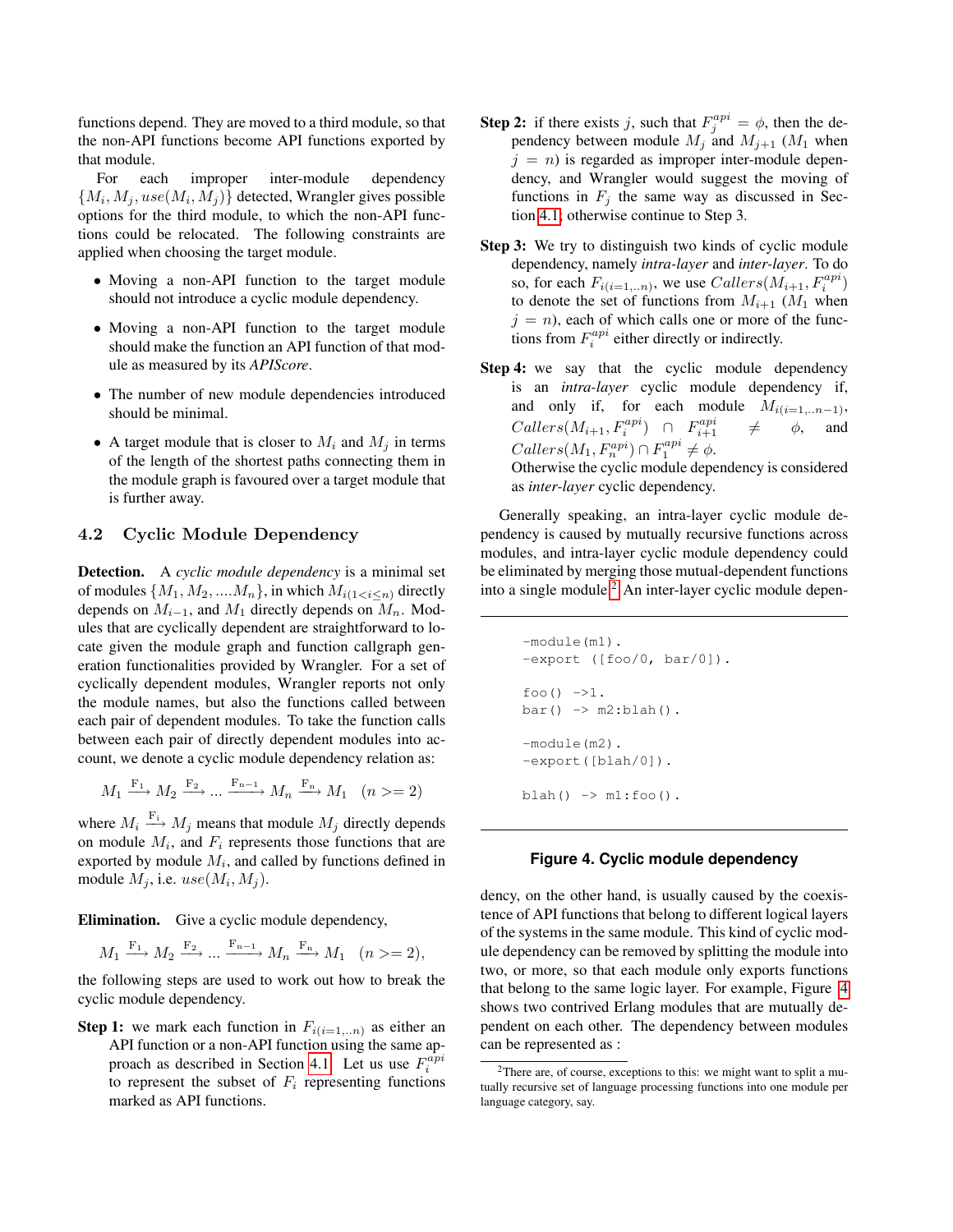$$
m_1 \xrightarrow{\mathrm{F}_1 = \{\mathrm{foo}/0\}} m_2 \xrightarrow{\mathrm{F}_2 = \{\mathrm{blah}/0\}} m_1
$$

This cyclic module dependency is treated as an inter-layer cyclic module dependency as:

$$
Callers(m_1, F_2) \cap F_1 = \phi
$$

It is obvious in this case that the cyclical dependency can be removed by splitting module m1 into two modules, so that functions foo/0 and bar/0 are not in the same layer of the architecture.

#### 4.3 Modules Serving Multiple Goals

Detection. Detecting modules serving multiple goals by static analysis is less straightforward simply because the service offered by a function is hidden in its implementation logic, and there is no standard way to measure the commonality of purpose between functions in a quantitative way.

Based on the observation that functions serving the same goal are more likely to share a number of things, including nodes in the function callgraph, data structures and macros as well as words used in function, variable, or process names, similarity metrics based on these features could serve as an indicator as to whether two functions, or two function groups, share similar goals.

We make use of an existing agglomerative hierarchical algorithm [\[12,](#page-9-8) [8\]](#page-9-9) to cluster the functions exported by a module into clusters based on the similarity metrics between functions clusters. Clustering is a key technique used in reverse engineering to gather software components into modules that might well be considered significant to the software engineers who designed the original system or those who will have to work with the results. To evaluate the similarity score between two functions, we represent each function by a feature list. The four features we choose are:

- <span id="page-6-0"></span>• Calls to functions, which corresponds to those nodes in the function callgraph of the system that are reachable from the function under consideration.
- Use of records, which is the only data structure that can be named in Erlang.
- Use of macros.
- Reference to words. Identifiers, including function, module, process and variable names, used in a function definition are decomposed into words.

Given two functions, or function clusters, and their list of entity references, X and Y say, their similarity score is calculated using the Jaccard similarity metrics [\[11\]](#page-9-10) as follows,

$$
sim(X, Y) = a/(a+b+c)
$$
  
where  $a = |X \cap Y|$ ,  $b = |X \setminus Y|$ , and  $c = |Y \setminus X|$ 

An agglomerative hierarchical algorithm starts from the individual entities, gathers them into small clusters which are in turn gathered into larger clusters up to one final cluster that contains every entity. The result is a binary tree of clusters. However, if the aim is to detect modularity smells, there is no need to continue the clustering process until there is only one cluster left. In fact, we only group two clusters into one if their similarity score is above a specified threshold, and the clustering process stops when there are no more clusters whose similarity scores are above the threshold.

<span id="page-6-1"></span>The clusters generated are then further analysed regarding to the size of the clusters, and their usage by the client modules. A 'multi-goal module' smell is only reported if we find more than one cluster, and each of them is of a reasonable size, i.e. the number of lines of code contained is greater than a threshold given.

Elimination. A 'multi-goal module smell' can be eliminated by partitioning the module into two or more parts based on the number of clusters reported. With Wrangler's support for moving functions from one module to another, which we will discuss in more detail in Section [5,](#page-5-0) splitting a module is straightforward. All the user needs to do is to select the functions that are to be moved to another module, and provide Wrangler with the target module name, which in general is a fresh module name.

#### 4.4 Very Large Modules

The number of lines in a module is the major factor used to identify very large modules. In general, it is likely that a large module is providing too many services to the rest of the system, and therefore should be partitioned into smaller modules using the cluster techniques discussed in Section [4.3;](#page-5-1) however, it is also possible that a module containing a monolithic piece of code serves only one goal; in this case, it still could be possible to extract one or more sub-components of the module into another module, so that the module size and complexity can be reduced.

To guide Wrangler's searching for sub-components to be moved to anther module, two parameters can be specified:

- the minimal number of lines of code, and
- the maximal number of functions shared between the sub-components and the rest of the module.

#### 5 Refactoring Support

The most important refactoring when refactoring module structure is concerned is moving functions from one module to another. For this purpose, we have extended Wrangler's original refactoring for moving a *single* function between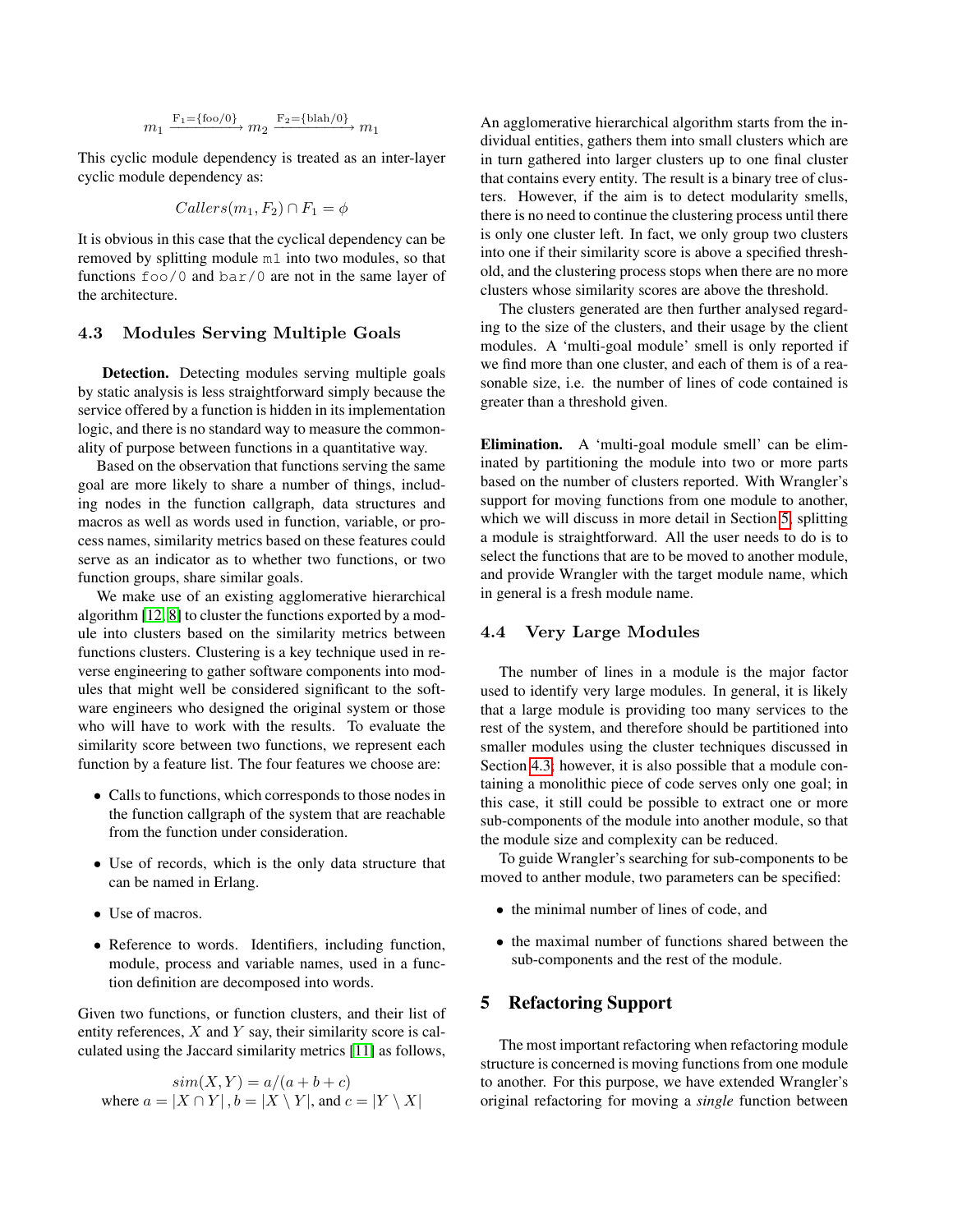modules, so that a collection of functions can be moved in one single step. Moreover, in the case that a function to be moved depends on other functions defined in the original module, those functions are also automatically moved to the target module if no other functions in the original module depend on them. The target module can be an existing module or a new module to be created.

The refactoring *move functions from one module to another* is complex because both the pre-condition checking and program transformation involved are nontrivial. For this refactoring to be behaviour preserving, various preconditions need to be checked before the program can be actually transformed. For example, the refactoring needs to make sure that the functions to be moved do not conflict with the existing functions in the target module, also macros and records used by the functions to be moved should not be defined differently in the target module, and so forth. The program transformation step needs not only to remove the functions from the original module, to add them to the target module, but also needs to check the call sites of these functions – potentially across the whole system when the functions are exported – to make sure that all the references to the functions are changed to use the target module as the defining module of functions moved.

Tool support for this kind of complex, though elementary, refactorings is essential, as both manual program analysis and transformation are tedious and error prone.

Apart from *move functions from one module to another*, other refactorings from Wrangler can also help with the modularity maintenance process. These include renaming of module and function names, cleaning up the module export lists, cross module duplicated code detection and elimination [\[4\]](#page-9-7).

#### 6 A Case Study

To examine the usefulness of Wrangler's support for modularity maintenance, we applied the tool to the Wrangler system itself, a number of other open-source Erlang systems, as well as some industrial code from Ericsson, Sweden. In this paper we mainly discuss the results of applying the tool to Wrangler itself. As authors of most of the code in Wrangler, we can play the role of domain experts in judging the usefulness of the results returned by the tool.

The version of Wrangler we used in the case study is Wrangler-0.8.7, which consists of 56 Erlang files and 40K lines of code, comments included. Due to the compactness of program written in functional programming languages, Wrangler is by no means a small Erlang program.

Along with the development of Wrangler's modularity maintenance support, substantial number of structural refactorings have been made to Wrangler after the release of Wrangler-0.8.7. In what follows, we discuss the case



**Figure 5. Improper inter-module dependency**

study results for each modularity smell in the same order as they are introduced in the previous sections.

#### 6.1 Improper Inter-module Dependency

<span id="page-7-0"></span>With an *API Score* threshold of 0.4, Wrangler reports 13 *improper inter-module dependencies*. We examined each of these and concluded that 11 of them should be removed. The remaining 2 involve sharing of functions between two different versions of the Erlang tokenizer, which we decided to leave them as they are.

Most of the 11 dependencies that we chose to remove were caused by sharing of functionalities between the implementation of different refactorings. For instance, Figure [5](#page-6-1) shows 3 of the improper inter-module dependencies reported involving 4 modules. Among the four modules shown in the graph, three of them (refac add a tag, refac rename process and refac register pid) each implements a single refactoring, whereas refac\_annotate\_pid is a infrastructure module providing services to be used by the other three.

The module graph shows that three non-API functions defined in module refac register pid are exported by it and used by other modules. As a matter of fact, the three non-API functions are all the non-API functions exported by that module. These inter-module dependencies are clearly against the authors' intention, as ideally a module implementing a refactoring should only export functions that serve as refactoring commands, and there should be no dependency between modules implementing different refactorings (whenever it is possible).

The dependency between refac\_annotate\_pid and refac register pid is even more undesirable, as it actually constitutes a cyclic dependency between the two modules.

For the module dependencies shown in Figure [5,](#page-6-1) the three refactoring commands suggested by Wrangler are:

```
move_fun(refac_register_pid,[{evaluate_expr,5}],
    [refac_util, refac_syntax,
     refac_annotate_pid]).
move_fun(refac_register_pid,[{is_spawn_app,1}],
    [refac_annotate_pid]).
```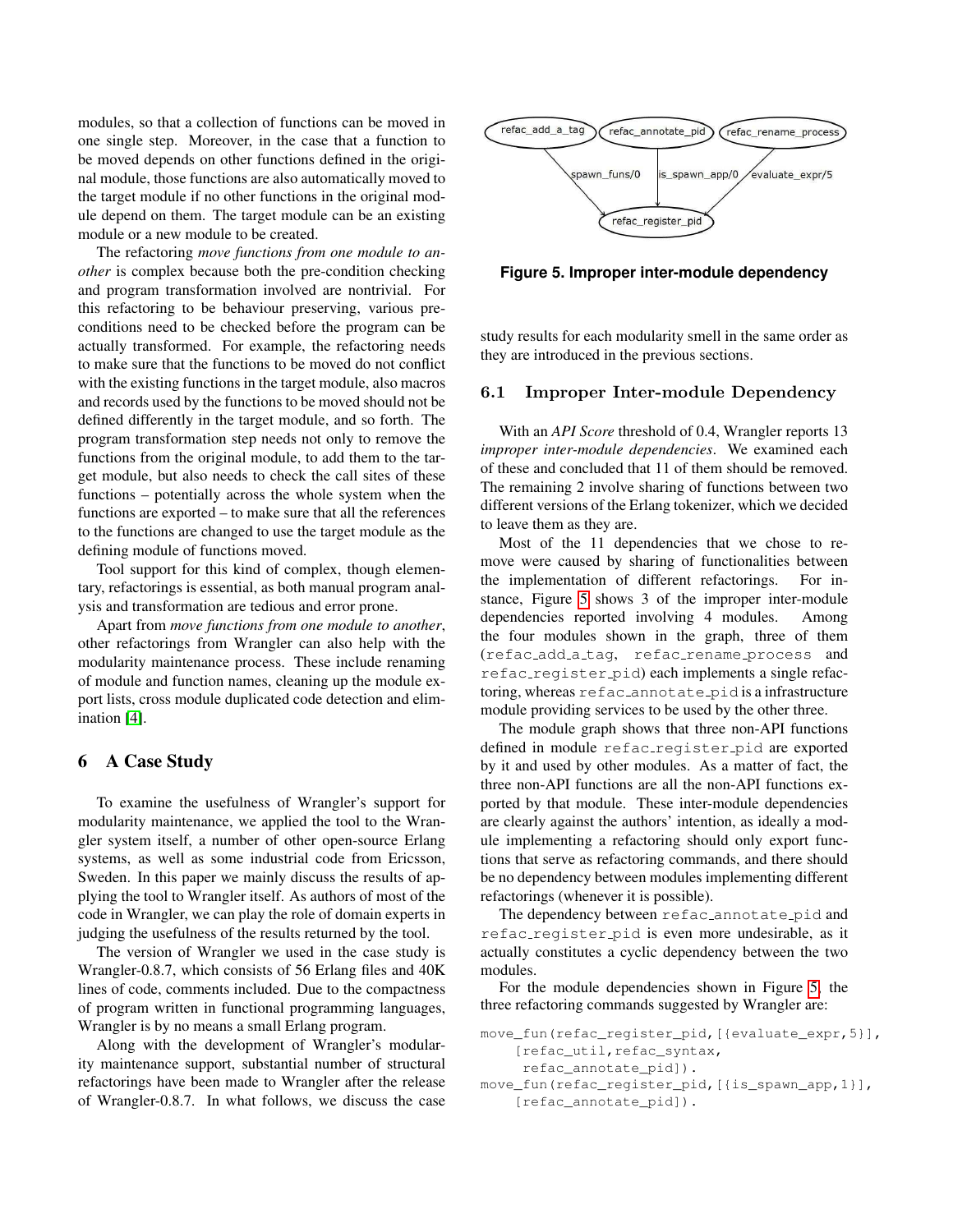```
move fun(refac_register_pid,[{spawn_funs,0}],
    [refac_util,refac_syntax,
     refac_annotate_pid,refac_syntax_lib]).
```
Take the first refactoring command as an example, it suggests to move the function evaluate expr/5 defined in module refac\_register\_pid to one of the modules given in the list. When multiple target modules are suggested by Wrangler, the user has to select one target module, and remove the others from the list. Of course, if none of the modules suggested makes sense to the user, he or she could always specify another existing module or a completely new module. For the three refactorings above, we chose the first module suggested as the target module.

Performing these refactorings in either an IDE or directly on the command line is straightforward with Wrangler's refactoring support.

#### 6.2 Cyclic Module Dependency

After having removed the inter-module dependencies reported, we applied Wrangler's cyclic module dependency detection to Wrangler-0.8.7, and this reveals 8 cyclic module dependencies, among which one is reported as intralayer cyclic module dependency, and the other seven are reported as inter-layer cyclic module dependencies. Two of the cyclic module dependencies reported consist of 3 modules, and all the others consist of two modules. Our manual inspection of the results reported completely agrees with Wrangler's automatic intra-layer/inter-layer classification result.

<span id="page-8-2"></span>Most of the 8 cyclic module dependencies reported involve a module named refac util, which provides a collection of utility functions to the other parts of the system. However, over years of development, too much functionality has been added to this module, some functions no longer qualify as utility functions.

<span id="page-8-0"></span>For instance, Figure [6](#page-7-0) shows one of the cyclic module dependencies reported, and the refactoring command suggested by Wrangler. What the refactoring command says is that the four functions enclosed in the list defined in module refac util should be moved into a separate module, and the user needs to choose the module name, which in general is a fresh module name, and substitute it for user\_supplied\_mod\_name. Indeed, after the release of Wrangler-0.8.7, this module has been refactored significantly, and the single big module has been divided into 5 smaller modules, each of which provides a specific kind of service.

#### 6.3 Modules Serving Multiple Goals

With a Jaccard similarity threshold of 0.2, we applied Wrangler's multi-goal module detector to Wrangler-0.8.7,



```
{write_refactored_files,3},
{write_refactored_files,4},
{write_refactored_files_for_preview,2}],
user_supplied_target_mod_name).
```
#### **Figure 6. Cyclic module dependency**

and this process reported that 12 of the 56 modules serve multiple goals.

The clustering result provides valuable information regarding the commonality between different functions in each module, however given the fact that there is not standard way to compare the goals of different functions, the user still has to experiment with different threshold values, and inspect the results using his or her domain knowledge to decide what to do next.

<span id="page-8-1"></span>For example, for the module refac\_syntax\_lib from Wrangler, which is a modified version of the erl\_syntax\_lib module from Erlang Syntax Tools library [\[2\]](#page-9-11), seven clusters were reported, as shown in Figure [7.](#page-8-2) Together with each cluster, *InDegree* represents the number of modules that make use of the functions from the cluster, and *OutDegree* represents the number of modules on which the cluster depends. Clearly, this module provides functionalities that cover a number of themes including functionalities for abstract syntax tree (AST) traversal, for AST annotation, for AST analysis, etc. It might not be a good idea to put each cluster into a separate module, because some of the clusters are actually too small to form a new module, however, it would be preferable to move cluster 1, probably also cluster 2, to a separate module especially designed for AST traversal APIs, because of the large number of modules that depend on it, and the clearness of the service it provides.

#### 6.4 Very Large Modules

The average module size of Wrangler is 450 lines of code, comments excluded. In general, a module implementing a refactoring only contains the implementation of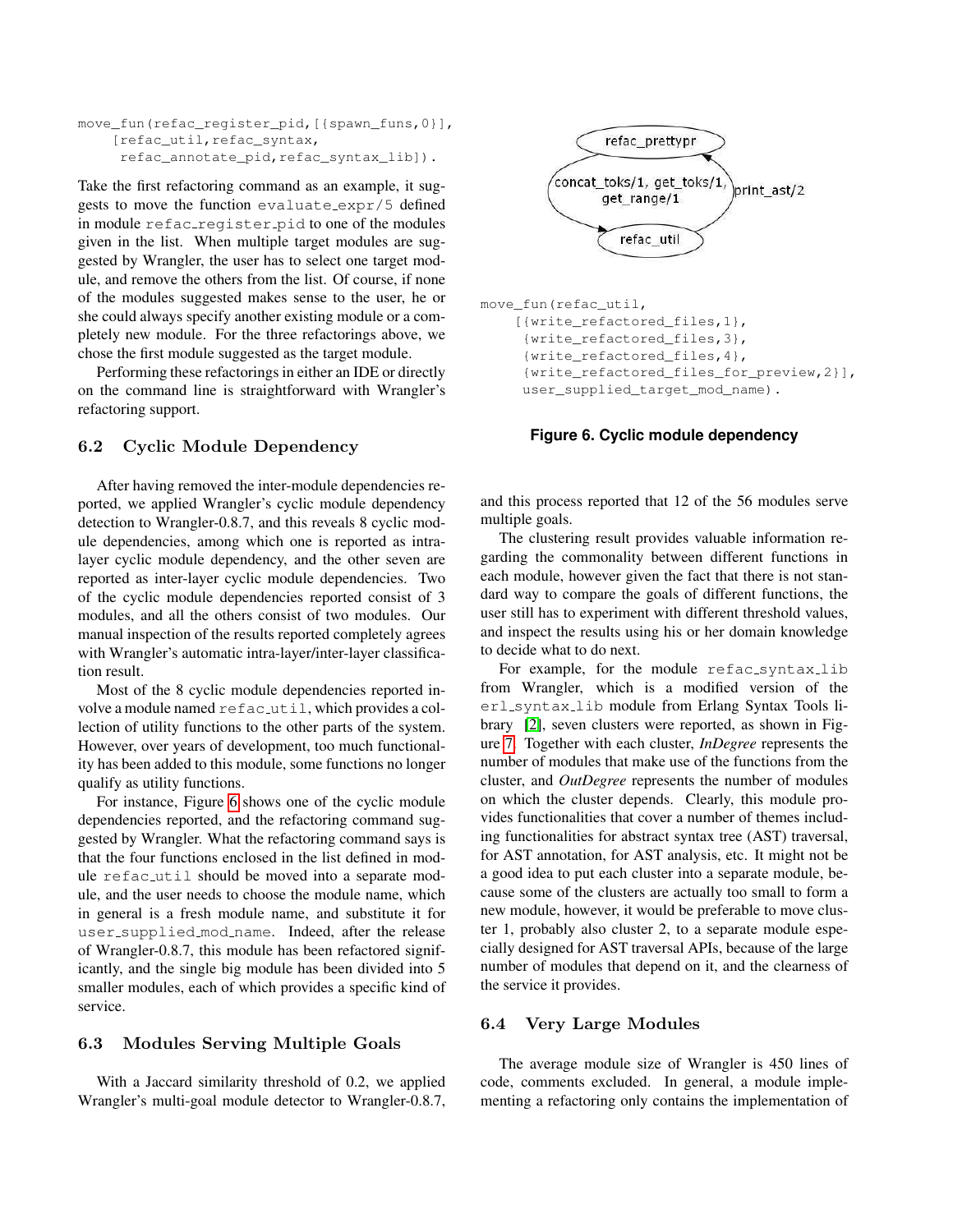```
Module: refac_syntax_lib
Cluster 1, Indegree:25, OutDegree:1,
[{map,2}, {map_subtrees,2},
 {mapfold,3},{mapfold_subtrees,3},
 {fold,3}, {fold_subtrees,3}]
Cluster 2, Indegree:0, OutDegree:0,
[{foldl_listlist,3},{mapfoldl_listlist,3}]
Cluster 3, Indegree:0, OutDegree:0,
[{new_variable_name,1},{new_variable_names,2},
 {new_variable_name,2},{new_variable_names,3}]
Cluster 4, Indegree:4, OutDegree:1,
[{annotate_bindings,2},{annotate_bindings,3},
 {var_annotate_clause,4},{vann_clause,4},
 {annotate_bindings,1}]
Cluster 5, Indegree:4, OutDegree:1,
[{analyze_function_name,1},
         ...13 items omitted here
 {analyze_attribute,1}]
Cluster 6, Indegree:0, OutDegree:1,
[{to\_comment, 1}, {to\_comment, 2},{to_comment,3}]
Cluster 7, Indegree:0, OutDegree:1,
```
#### **Figure 7. Clusters identified**

[{limit,2},{limit,3},

<span id="page-9-4"></span>{function\_name\_expansions,1}]

a single refactoring, and only the refactoring command is exported by that module. However, it is not uncommon that a module gets too big because of the complexity of the refactoring implemented, and in this case, extracting a subcomponent from the implementation into a separate module is the general practice. Wrangler's support for automatic searching of sub-components proved to be very helpful.

#### 7 Implementation Considerations

Erlang is a general-purpose functional programming language. While Erlang shares some basic properties, such as *referential transparency*, with other functional programming languages, it also has its own characteristics and programming idioms, which we need to address when building Erlang-specific program analysis tools in general. Since the work investigated in this paper is built on top of Wrangler's program analysis and transformation infrastructure, and most of the issues were already handled by Wrangler, we only summarise the major issues here without going into details.

- In Erlang, function and module names are normal Erlang atoms, and can be generated dynamically. Moreover, a function can be called using the built-in function apply/3 in the form of apply(Module, Function, Args), where Module and Function are expressions that evaluate to an Erlang atom, and Args is an expression that evaluates to a list of terms. These features make the generation of function callgraph and module graph more complex than expected, and data flow analysis techniques are needed for generation of accurate, or nearly accurate, function callgraphs and module graphs.
- <span id="page-9-11"></span><span id="page-9-5"></span>• Erlang is a programming language with built-in support for concurrency. In Erlang, functions can commute with each other in two different ways, that is *parameter passing* and *message passing*. The primitives spawn, "!" (send) and receive allow a process to create a new process and communicate with other processes through asynchronous message passing. When message passing comes into play, traditional callgraph-based program analysis has to been extended to take the process structure information into account.
- <span id="page-9-12"></span><span id="page-9-7"></span><span id="page-9-6"></span><span id="page-9-3"></span><span id="page-9-2"></span>• OTP behaviour callback modules. Erlang comes with the Open Telecom Platform (OTP) middleware platform, which provides a number of ready-to-use behaviours, such as finite state machines, generic servers, etc, embodying a set of design principles for Erlang systems. To use these components, the user has to define a behaviour callback module and implement a number of pre-specified callback functions. Static analysis of callback modules in a normal way could produce results below expectation due to the fact that the actual interaction between functions in the module are hidden away in the components from Erlang.

#### <span id="page-9-9"></span><span id="page-9-0"></span>8 Related Work

<span id="page-9-13"></span><span id="page-9-10"></span><span id="page-9-8"></span><span id="page-9-1"></span>Various approaches have been proposed in the literature on system (re)modularization, with *software clustering* [\[12\]](#page-9-8) being the most commonly used approach. Clustering algorithms model the similarity between entities in a quantitative way, and group entities that are similar together. Clustering-based software (re)modularization approaches differ mainly in their choice of three parameters: how the entities are described, how the similarity metrics between the entities is computed and what clustering algorithm is used. A comparative study of the influence of different parameter choices on the clustering results when doing software (re)modularization has been done by N. Anquetil et. al. [\[8\]](#page-9-9), and their experimental results gave us